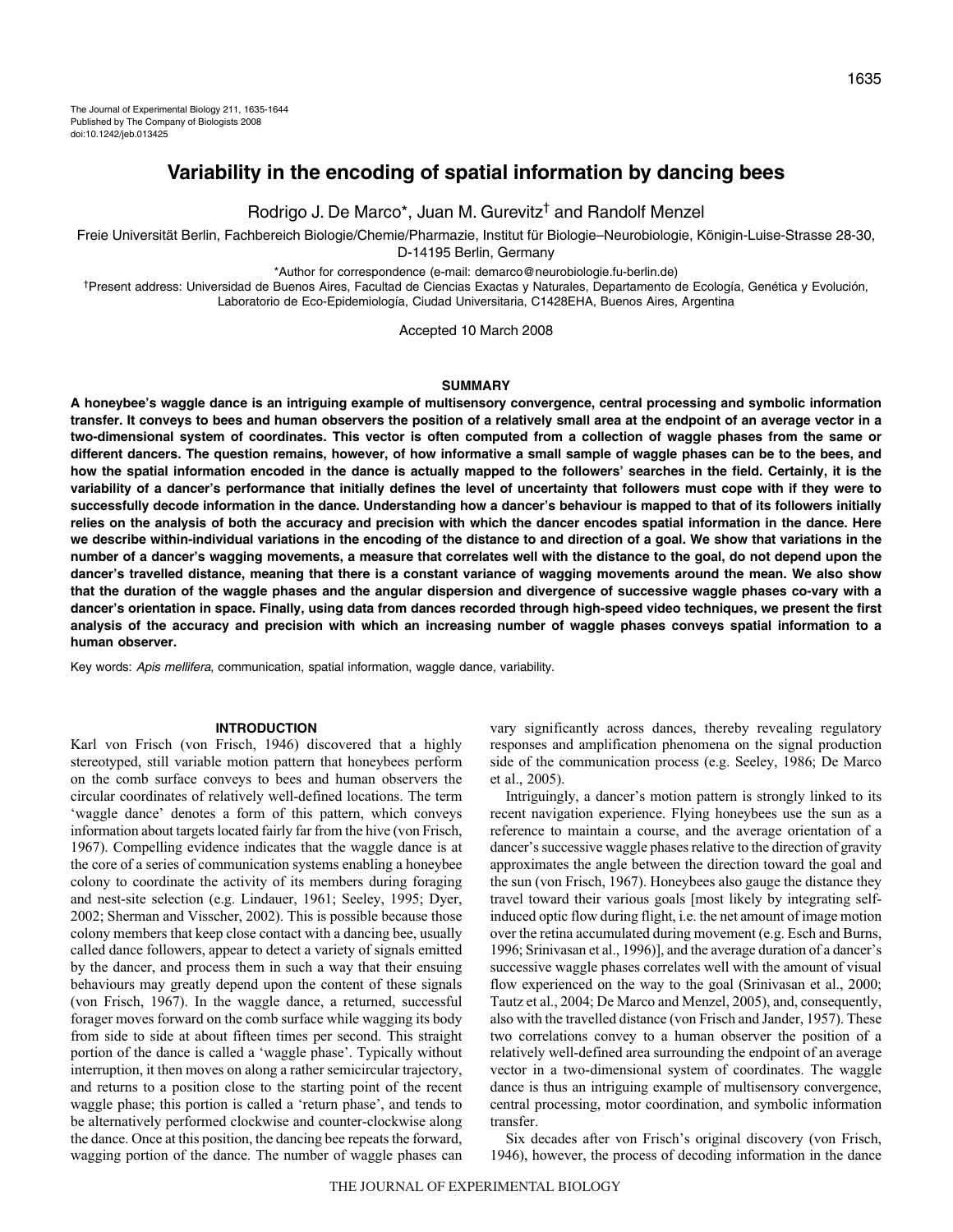still remains elusive [see Michelsen (Michelsen, 1999) for a comprehensive account of the current hypotheses]. One reason is probably to be found in the striking variability of the multiple dance signals. The body contacts between dancers and followers most likely convey meaningful stimulation to potential recruits (e.g. von Frisch, 1967; Bozic and Valentincic, 1991; Rohrseitz and Tautz, 1999), and the same can be said about chemical cues, both environmental (von Frisch, 1967) and semiochemicals (Thom et al., 2007), coupled to a dancer's wagging movements. Three dimensional fields of particle oscillations produced by the dancers' vibrating wings (Michelsen et al., 1987; Kirchner and Towne, 1994; Michelsen, 2003) and substrate-borne vibrations caused by their wagging movements (Tautz, 1996) also appear to be a source of meaningful stimulation. However, the question of how a dancer's behaviour is mapped to that of its followers remains open, most probably as a result of the use of sub-optimal methods to trace the behaviour of dancers and followers, both inside and outside the hive. Furthermore, the study of a dancer's manoeuvres and a follower's response to the dance have long been addressed either independently (e.g. Towne and Gould, 1988; Riley et al., 2005) or without pondering the relative influence of simultaneous, guiding cues (e.g. von Frisch and Lindauer, 1961), e.g. olfactory cues that followers use to pinpoint their targets. [An exception here is the work by Esch (Esch, 2001) and colleagues, which simultaneously addressed the encoding of distance information in the dance and the distribution of field searches by recruits.] In addition, the influence of a follower's experience on the process of decoding information in the dance remains obscure. Currently, unemployed foragers appear to follow no more than a few waggle phases before resuming their flights to natural goals, and they do so by following those seemingly indicating familiar sites (Biesmeijer and Seeley, 2005). Such a small number of dancing events provides spatial information only roughly to a human observer (De Marco and Menzel, 2008), thereby posing the question of how informative (Haldane and Spurway, 1954) such a 'sample' can be to the followers. This is probably the reason why a distinction between experienced and novice foragers would prove fruitful for a deeper understanding of the dance communication system.

Dance studies typically focus on an average vector whose endpoint roughly corresponds to the location of a goal, and such a vector is often computed from a variable – and usually small – collection of waggle phases, from the same or different individuals. With only a few exceptions (e.g. Haldane and Spurway, 1954; Esch, 1978; Weidenmüller and Seeley, 1999; Beekman et al., 2005; Tanner and Visscher, 2006), variations in a dancer's manoeuvres are rarely discussed in the context of information transfer, even when it is unclear whether and to what extend followers average information from multiple waggle phases. Certainly, it is the variability of a dancer's motion display that initially defines the boundaries of the stimulation that followers must cope with if they are to successfully decode information in the dance. Such variability also defines the level of uncertainty that a human observer must cope with while dealing with samples of limited size. Hence, a first and utterly important step in the elucidation of how a dancer's behaviour is eventually mapped to that of its followers relies on the analysis of the accuracy and precision with which foragers map the position of a goal. Since the waggle phase is the main source of spatial information for both bees and human observers (von Frisch and Jander, 1957; von Frisch, 1967; Michelsen, 1999) our study is based upon thousands of waggle phases from hundreds of dances recorded through high-speed video techniques, and presents an analysis of the accuracy and precision with which an increasing number of waggle

phases conveys to a human observer the direction of and distance towards a desirable goal.

# **MATERIALS AND METHODS**

We performed two experimental series. In both series, we used a colony of *Apis mellifera carnica* L. bees placed indoors in a twoframe observation hive. The entrance to the hive and the dance floor faced north and west, respectively. The first series focused on withinindividual variations in the encoding of distance information. Marked bees were trained to forage on outdoor feeders – one feeder per experimental session – placed at  $137$ ,  $248$  or  $360 \text{ m}$  from the hive, and aligned along two different flight directions: 82°SW and 3°NW. The waggle dances of newly recruited bees foraging on these feeders were filmed at 25, 125 and 250 frames per second under red illumination. The feeders offered unscented 1.8 mol  $l^{-1}$  sucrose solution. Each recording session involved only one of the two flight directions. We first allowed ten marked bees to forage on the outdoor feeder. Ten newly recruited bees were then marked with numbered tags. Next, any unmarked bee, as well as any other bee whose behaviour had previously been recorded, was caged and released at the end of the day. Our experimental subjects were thus marked and filmed on the same day, and lacked foraging experience with our particular feeder prior to the video recordings. Such recordings began 15 min after the marked bees were first presented with sucrose solution. For each of the three different distances, each recording session lasted approximately 60 min. Each marked bee performed a maximum of 8–15 foraging trips per session, depending on the flight distance. We measured the duration of the waggle phases for each distance, and the number and duration of the dancers' wagging movements, or lateral displacements of the body, from one side to the other, occurring during the waggle phase. Data were analysed by means of linear regressions, one-way ANOVAs, *t*-test for independent samples, Kruskal–Wallis tests, Tukey comparisons, Dunn multiple comparison tests, Kolmogorov–Smirnov goodnessof-fit test and Runs test (Zar, 1984; Sokal and Rohlf, 1969).

The second experimental series focused on the variability in the encoding of both distance and direction information. Bees foraged on an outdoor feeder placed at 215 m from the hive along a single flight direction:  $82^{\circ}$ SW. The feeder offered unscented 1.46 mol  $1^{-1}$ sucrose solution. This sucrose concentration, slightly lower than that of the first series, was chosen to attenuate recruitment and to carry out our recordings more efficiently. The bees were individually marked and their dances filmed at 87 frames per second under red illumination. We used 87 frames per second because it provided us with a favourable temporal resolution for our subsequent analyses, and also with optimal values for the rate of information transfer from the camera to the computer in which the digital videos were stored. The time of day of each video recording was also noted. Owing to an apparent lack of differences between the dances of trained and newly recruited bees, we recorded dances from both groups of bees, provided that all of them had already been individually marked; this helped us to enhance our rate of data collection. In addition, several bees were repeatedly recorded. Next, we analysed the digital videos frame by frame by means of specially designed software, allowing precise measurements of a dancer's movements and body orientation in space. In order to quantify the direction of each waggle phase, we measured the angle formed by the direction of gravity and a line connecting the centre of the dancer's head, the junction between its thorax and abdomen, and the tip of the wagging abdomen when it was in the middle of its trajectory from one side to the other. We recorded this angle twice for each waggle phase, within its first and third portion, as calculated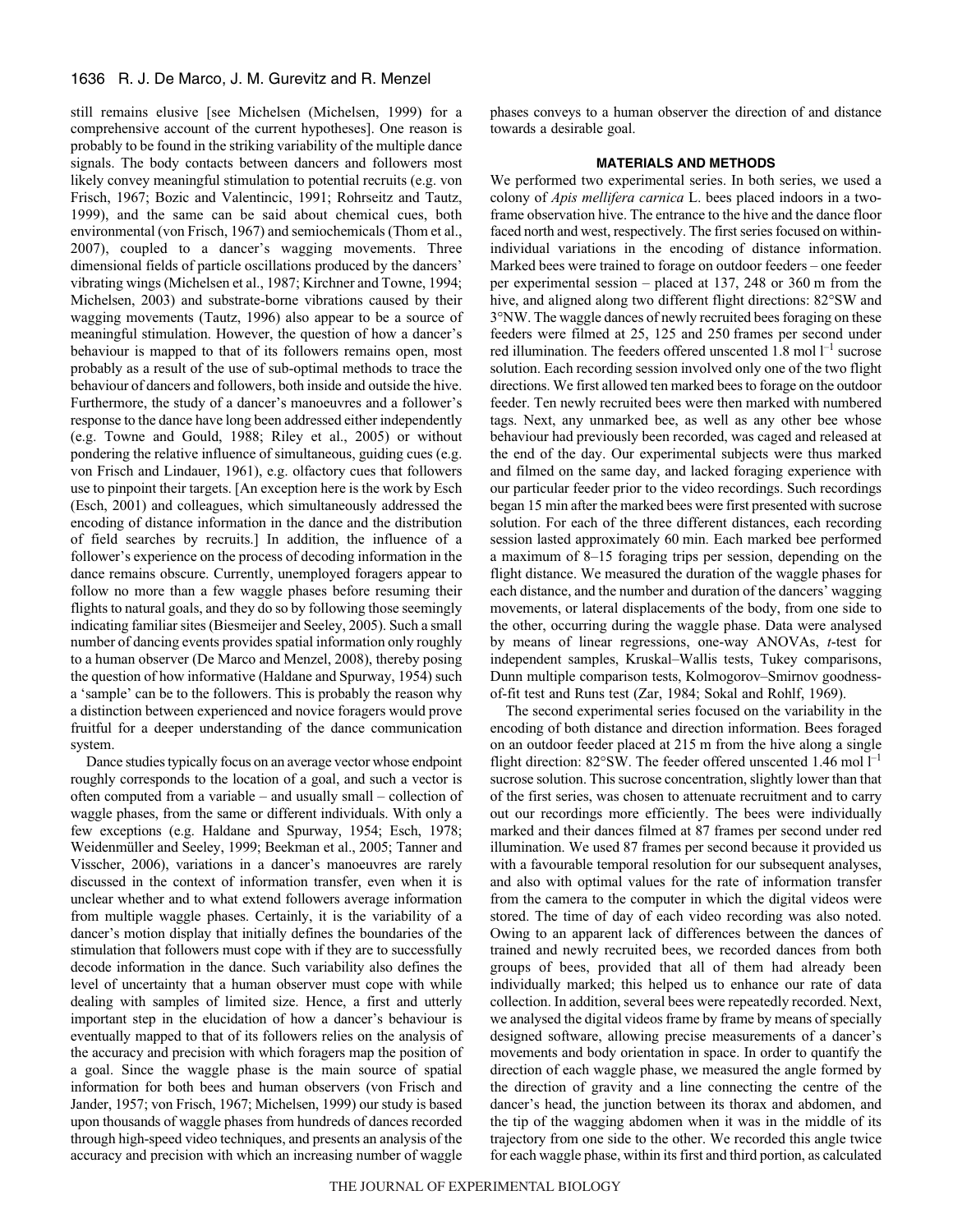from the total number of wagging movements involved in such a phase. Next, the mean from these two measurements was computed as the waggle-phase orientation relative to gravity. In doing our measurements, we recorded 38 waggle phases (out of 1452) with no apparent wagging movements of the dancer's body; in all these cases, the waggle-phase orientation was calculated based on a dancer's straight and forward motion occurring between consecutive return phases. Bees tend to regularly alternate between left and right turns when dancing, and the waggle phases made after one type of turn (either to the left or to the right) tend to have a different direction than the waggle phases made after the other one, particularly when the duration of the waggle phase is short. Hence, we separately analysed the waggle phases made after either left or right turns, and calculated the mean angle of left and right waggle phases. The mean angle of the entire dance was computed as the average between left and right mean angles. In all cases, means were computed only when the dance consisted of at least four left and four right waggle phases. For each side, either left or right, the angular dispersion was defined as the average magnitude of the differences between the angles of the single waggle phases and the mean from all the waggle phases of the respective side. The angular divergence, in addition, was defined as the difference between the angles of alternation (i.e. left *vs* right) in consecutive waggle phases. We also calculated the 'Missweisung' (von Frisch and Lindauer, 1961), or misdirection of the dance, as the difference between the direction encoded in the dance and the actual direction toward the goal. In addition, we counted the number of wagging movements occurring during the waggle phase, as well as any interruption in a dancer's manoeuvres occurring during the dance. For each side, either left or right, the dispersion of the number of wagging movements was defined as the average magnitude of the differences between the number of wagging movements of the single waggle phases and the mean from all the waggle phases of the respective side. In evaluating the encoding of distance information, we excluded the 38 dancing events (see above) lacking a dancer's characteristic wagging movements. Overall, 1452 waggle phases were recorded throughout 145 dances performed by 29 individuals. All angles are indicated clockwise with respect to either north or upward vertical, and their means were calculated using rectangular coordinates (Batschelet, 1981). To confirm some of the results of the first series, we repeated the analysis of the relationship between the flown distance and the duration of the waggle phase with a new group of bees. The slope of the ensuing linear regression gave 0.038 wagging movements per meter of travelled distance, thus matching our previous results (see below). With this new calibration curve, we computed the locations encoded in the single waggle phases of all dances for 215 m. Next, we estimated the level of uncertainty associated with the mean direction and the mean number of wagging movements as a function of the number of observed waggle phases. To this end, for each chosen number of observed waggle phases, we randomly resampled 50 000 times all waggle phases from dances with at least four left and four right waggle phases, and calculated the proportion of those resamples for which the means fell within each of a series of intervals around the overall mean.

# **RESULTS Within-individual variations in the encoding of distance information**

For each of the three different distances of the first series, we quantified the duration of the single waggle phases and the number and duration of the single wagging movements of a dancer's body. For each of the two different flight directions, we then analysed the relationship between the duration of the waggle phase and the distance to the feeder (henceforth, flown distance). In doing this, we used dances that had been filmed at 25 frames  $s^{-1}$ . As expected for both directions (von Frisch, 1967), the waggle-phase duration increased linearly with the flown distance  $(82^{\circ}SW: r^2=0.78,$ *P*<0.0001; 3°NW:  $r^2$ =0.80, *P*<0.0001; linear regression). Neither the slopes  $(F_{(1,56)}=2.72, P=0.11;$  linear regression) nor the elevations  $(F_{(1,57)}=0.03, P=0.86;$  linear regression) of the two regression lines were statistically different, and the pooled slope gave 1.61 ms of waggle-phase duration per meter of travelled distance; this result matches published data obtained in our particular outdoor landscape (De Marco and Menzel, 2005). Next, we repeated the analysis with dances recorded at 125 frames  $s^{-1}$ , and found no statistical differences in either the slopes  $(F_{(1,56)}=0.01, P=0.91; ANCOVA)$ or in the intercepts  $(F_{(1,57)}=0.60, P=0.44; ANCOVA)$  of the regression lines obtained with either 25 or 125 frames  $s^{-1}$ . Owing to a greater sample size, we focused on the former video-recordings (25 frames  $s^{-1}$ ) in order to analyze the frequency distribution of the within-individual variations associated with the encoding of distance information. To compare information from different bees and distances, the data from each waggle phase was incorporated into a frequency distribution using the difference between the duration of that waggle phase and the mean duration from all the waggle phases of a dancer, and dividing this difference by the individual mean. Each of these values is referred to as the 'divergence' between the distance information encoded in a single waggle phase and that from all of a dancer's waggle phases. Fig. 1A–C shows the relationship between the flown distance and the frequency distribution of these divergences (as percentages). The distributions of the different distances were not normal (137 m:  $P=0.043$ ; 248 m: *P*=0.011; 360 m: *P*=0.004; K-S goodness-of-fit test), although those corresponding to 248 and 360 m did not deviate from a Gaussian model (248 m: R2=0.97, *P*=0.064; 360 m: R2=0.91, *P*=0.568; runs test). Skewness and Kurtosis were 1.0 and –0.2, 1.7 and 1.5, and  $2.0$  and  $3.2$  for  $137$ ,  $248$  and  $360$  m, respectively. The percentage of waggle phases (from different dances and individuals) for which the duration differed less than 10% with respect to that of the mean was 14.4% (Fig. 1A), 20.5% (Fig. 1B) and 25.4% (Fig. 1C) for 137, 248 and 360 m, respectively. Thus, the scatter of the distribution decreases as the flown distance increases (Fig. 1A–C).

How does the precision of the distance indication change with increasing waggle phase duration? In order to answer this question, we first quantified the number and duration of the dancers' wagging movements (WMs) by using our high-speed video recordings (125 and 250 frames  $s^{-1}$ ), and then used these measurements to recalculate the distributions of the divergences described above according to the number of WMs of the single waggle phases (Fig. 1D–F). Each wagging movement was computed as an excursion of the tip of a dancer's abdomen, from one side to the other. We recorded 10.1  $(\pm 0.7)$ , 12.8  $(\pm 0.7)$  and 19.7  $(\pm 1.0)$  WMs (mean values  $\pm$  s.e.m.) for 137, 248 and 360 m, respectively. The mean duration  $(\pm$ s.e.m.) of the single WMs, in ms, was  $69.3$  ( $\pm$ 1.4),  $68.1$  ( $\pm$ 1.1) and  $67.9$  $(\pm 2.0)$  for 137, 248 and 360 m, respectively, and did not vary with the flown distance  $(F_{(2,30)}=0.22, P=0.8;$  one-way ANOVA). Next, we used the ratio between the mean duration of the waggle phase and that of the WMs to re-examine the observed within-individual variations in the encoding of distance. Both the mean duration of the waggle phase and that of the WMs are depicted in Fig. 1D–F, whereas the distance between the grey dashed lines signalling '0' and either '+100' or '-100' in each of the three plots corresponds to the mean duration of the waggle phase, and the distance between the grey dashed line signalling '0' and each of the dark-grey dashed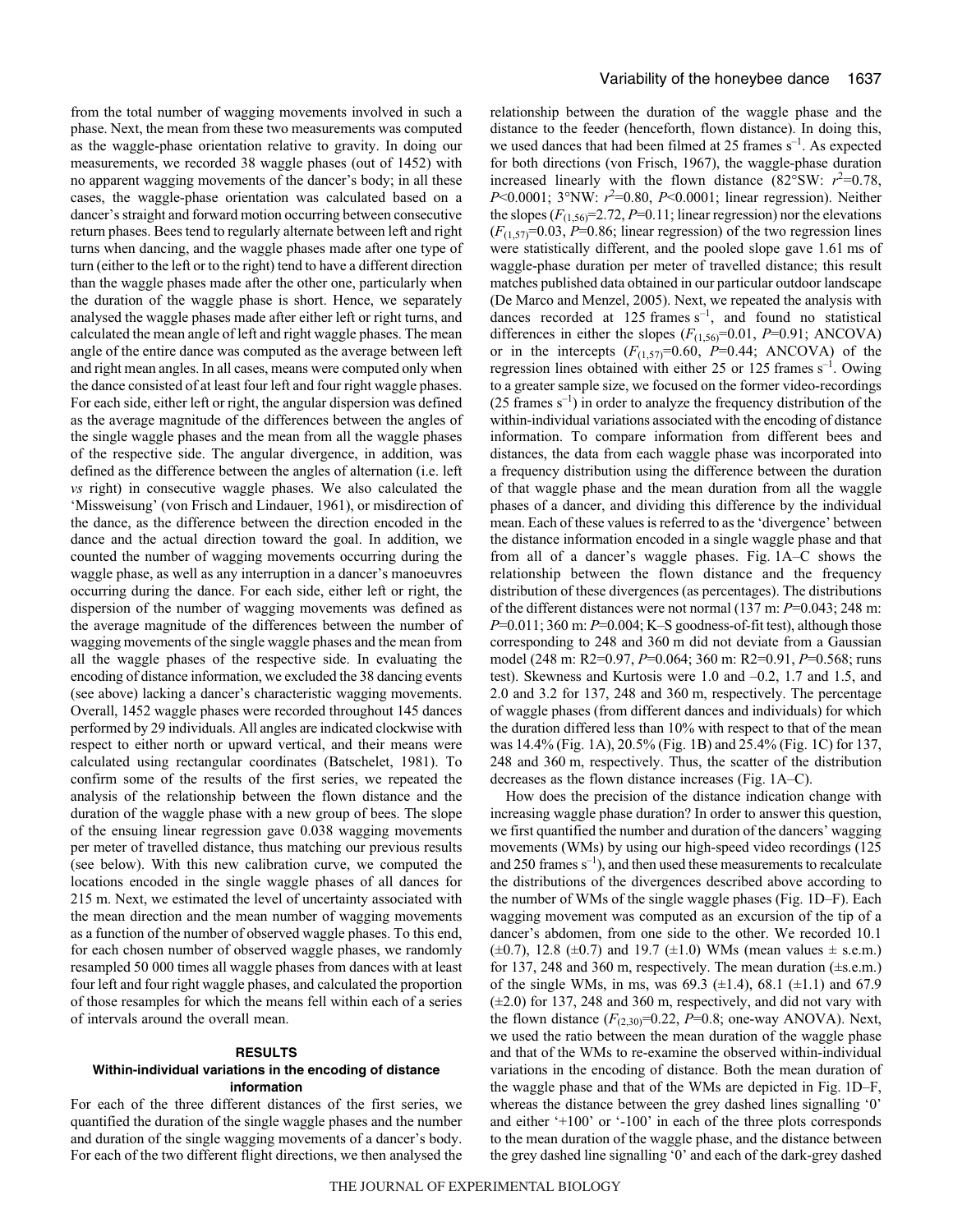

Fig. 1. An analysis of within-individual variations in the encoding of distance information in the dance. To compare information from different bees and distances, the data from each waggle phase was incorporated into a frequency distribution using the difference between the duration of that waggle phase and the mean duration from all the waggle phases of the dancer, and dividing this difference by the mean. Each of these values is referred to as the 'divergence' between the distance information encoded in a single waggle phase and that from all of a dancer's waggle phases. The relationship between the flown distance and the frequency distribution of such divergences, in percentages, is shown in (A–C); the variance of the distributions decreases as the flown distance increases. (D–F) To answer how the precision of the distance indication changes with increasing waggle-phase duration, we used the number and duration of the dancers' wagging movements (WMs) to re-calculate the distributions of the divergences according to the number of WMs of the single waggle phases. Withinindividual variations in the encoding of distance thus appeared to be invariant to the actual flown distance. (G,H) To confirm this, we analyzed the relationship between the flown distance and the frequency distribution of 'actual' divergences, i.e. those involving at least one WM of a dancer's body, either below (G) or above (H) the mean. The values obtained for each category were divided by the total number of individual measurements. Data from different bees were then averaged, and the resulting frequency distributions were separately analyzed according to the flown distance.  $N_1$ , number of dancers;  $N_2$ , number of waggle phases. The asterisk in G denotes statistical differences between the corresponding bars (see Results for statistics and details.)

lines corresponds to the mean duration of the WMs. The distribution of the divergences for 137 m then appeared to be normal  $(P>0.10)$ ; K-S goodness-of-fit test), and Skewness and Kurtosis gave 1.0 and  $-0.7$  m, 1.6 and 1.1, and 2.1 and 3.7, for 137, 248 and 360 m, respectively. Furthermore, the percentage of waggle phases whose number of WMs was similar to that of the mean did not differ across distances: 28.9% (Fig. 1D), 26.3% (Fig. 1E) and 25.4% (Fig. 1F) for 137, 248 and 360 m, respectively. Thus, within-individual variations in the encoding of distance appeared to be invariant to the actual distance towards the goal. To confirm this result, we then analyzed the relationship between the flown distance and the frequency distribution of the divergences involving 'at least one WM' of a dancer's body, either below (Fig. 1G) or above (Fig. 1H) the mean. We thus focused on those waggle phases with numbers of WMs that actually diverged from the mean number of WMs. Each divergence was calculated as the number of WMs of a single waggle phase minus the mean number of WMs from all the waggle phases. The values obtained for each bin category (e.g.  $+1$  WM,  $+2$ ) WMs, and so on) were divided by the total number of individual measurements. (Hence, for any given distance shown in Fig. 1G, for example, a relative frequency of 1.0 for the type of event '–1' would have meant that all the waggle phases whose numbers of WMs were below the mean eventually diverged from the mean by only one WM.) Data from different bees were then averaged, and the resulting frequency distributions were separately analyzed according to the flown distance. Overall, the frequency distribution of the waggle phases whose number of WMs was lower than that of the mean did not change with the flown distance (Fig.  $1G, -2$ ): H3=4.8, *P*=0.09; '–3': H3=5.6, *P*=0.06; '–4': H3=1.6, *P*=0.46; '–5': H3=4.4; *P*=0.11, Kruskal–Wallis test), with the exception of those with only one WM below the mean (Fig. 1G, open, hatched and grey bars, '–1': H3=8.9; *P*=0.012, Kruskal–Wallis test): their frequency decreased as the flown distance increased from 248 to 360 m (Fig. 1G, hatched *vs* grey bars, *P*<0.05; Dunn's multiple comparison tests). We found similar results for the waggle phases with a higher number of WMs than that of the mean (Fig.  $1H, '+1$ : H3=2.1, *P*=0.34; '+2': H3=1.1, *P*=0.58; '+3': H3=3.5, *P*=0.17; '+4': H3=0.4, *P*=0.81; '+5': H3=1.1, *P*=0.57; Kruskal–Wallis test).

# **The number of wagging movements does not vary between right and left waggle phases, but changes with the overall dance orientation**

Bees tend to regularly alternate between left and right turns when dancing, and the waggle phases made after one type of turn (either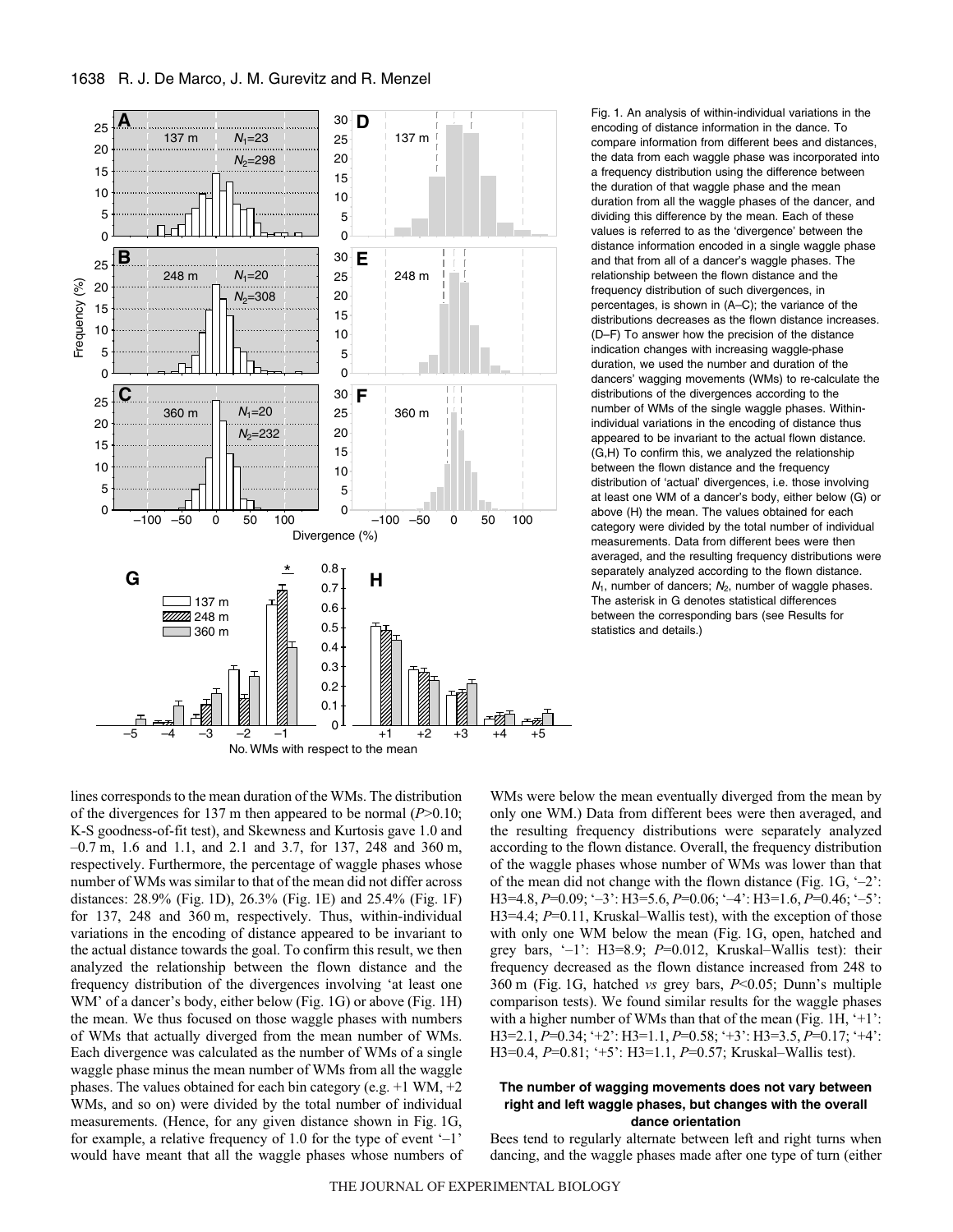to the left or to the right) tend to have a different direction than the waggle phases made after the other one. Hence, we asked if the duration of the waggle phase changes depending on whether it follows a right or left turn. Moreover, it has long been reported that the misdirection associated with the encoding of the direction of a goal varies together with a dancer's orientation in space (von Frisch and Lindauer, 1961; Lindauer, 1963). As described by von Frisch (von Frisch, 1967): "One sees that the 'direction' indications are quite precise when the dances are directed upward or downward or approximately horizontally to left or right." It has remained unknown, however, whether the distance indication also varies together with the overall dance orientation. We asked, therefore, whether the encoding of distance information also varies together with a dancer's orientation in space. In the second experimental series, the scatter of WMs around the mean was asymmetrical in the waggle phases following right turns (*P*<0.001), and symmetrical in those following left turns (*P*=0.091). We found similar scatters when the data from both sides were compared, with variances of 6.75 and 6.34 WMs for waggle phases following left or right turns, respectively (Pearson's  $\chi^2$ =9.68,  $\dot{P}$ =0.64); 90% of the divergences fell within 4.5 WMs around the mean (Fig. 2A), thereby matching the results of the first series (Fig. 1B). Furthermore, the mean number of WMs changed together with the overall dance orientation: it was smaller in horizontal  $(\sim 60-90^\circ)$  than in downward dances (Fig. 2B,C).

### **Within-individual variations in the encoding of direction information**

The scatter of the directions of the single waggle phases around the mean was asymmetrical (*P*<0.01) and similar for waggle phases following left and right turns (Pearson's  $\chi^2$ =22.68, *P*=0.091; Fig. 3A). The variance from waggle phases following left and right turns was 126° and 133°, respectively. Overall, 90% of the single directions were within 17° around the mean. The scatter also changed with the overall dance orientation, meaning that the angular dispersion was greater in horizontal  $(\sim 90^{\circ})$  than in downward dances (Fig. 3B, E, F), irrespective of whether the waggle phases followed right or left turns. The misdirection gave an average of 3°, with higher and more variable values in the early afternoon  $(14:00-16:00h; Fig. 3C)$ , when the direction toward the sun was perpendicular to that of the dancers' flights. The latter result is in agreement with previous reports (von Frisch, 1967).

# **The angular divergence co-varies with the overall dance orientation**

The mean angular divergence gave maximum and minimum values in horizontal ( $\sim 90^\circ$ ) and downward ( $\sim 180^\circ$ ) dances, respectively (Fig. 3D, white circles), but the distributions of these divergences were independent of the overall dance orientation (Fig. 3D). The mean and distribution of divergences were intermediate in upward  $(\sim 0^{\circ})$  dances. These variations could only be partially explained on the basis of simultaneous variations in the scatter of the single waggle phases (Fig. 3B), because there was a notable increase in the mean angular divergence in horizontal dances (Fig. 3D, white circles), and a simultaneous, much smaller increase in the corresponding scatter of the waggle phases following either left or right turns (Fig. 3E,F, respectively).

**Accuracy and precision in the encoding of spatial information** We examined the accuracy and precision of the encoding of spatial information in the dance, as related to the field locations indicated by the single waggle phases of all dances from our second series (Fig. 4). Of the endpoints of the vectors indicated by the single



Fig. 2. (A) An analysis of the scatter of a dancer's number of wagging movements (WMs) around the mean. Data from waggle phases following either left (light grey) or right (dark grey) turns are shown separately. (B) The number of WMs occurring during the waggle phase as a function of the dancer's mean orientation with respect to vertical; left and right waggle phases (see Materials and methods) are shown separately. (C) Mean number of WMs as a function of to the dancer's mean orientation with respect to vertical. Data from left and right waggle phases were pooled separately; vertical lines indicate 95% C.I.; different letters denote significant differences between groups (P<0.05).

waggle phases, 15% corresponded to field locations that fell well within an area centred at the feeder of a radius of  $50 \text{ m}$ , and  $90\%$ fell within an area of a radius of 180 m. The totality of the indicated locations fell within a circular surface of  $101.800 \text{ m}^2$  (Fig. 4). The mode of the signalled locations was slightly closer to the hive, and  $3^{\circ}$ S from the actual position of the feeder (Fig. 4). This agreed with both the asymmetry found in the scatter of the dancers' wagging movements (Fig. 2A) and the average misdirection (Fig. 3C).

#### **The relationship between the accuracy and precision of the dance and the number of waggle phases**

We conducted a random resampling analysis based on an increasing number of waggle phases to examine the relationship between a given number of waggle phases and the precision of its corresponding mean angle and duration, thereby gauging the level of uncertainty associated with the encoding of both direction and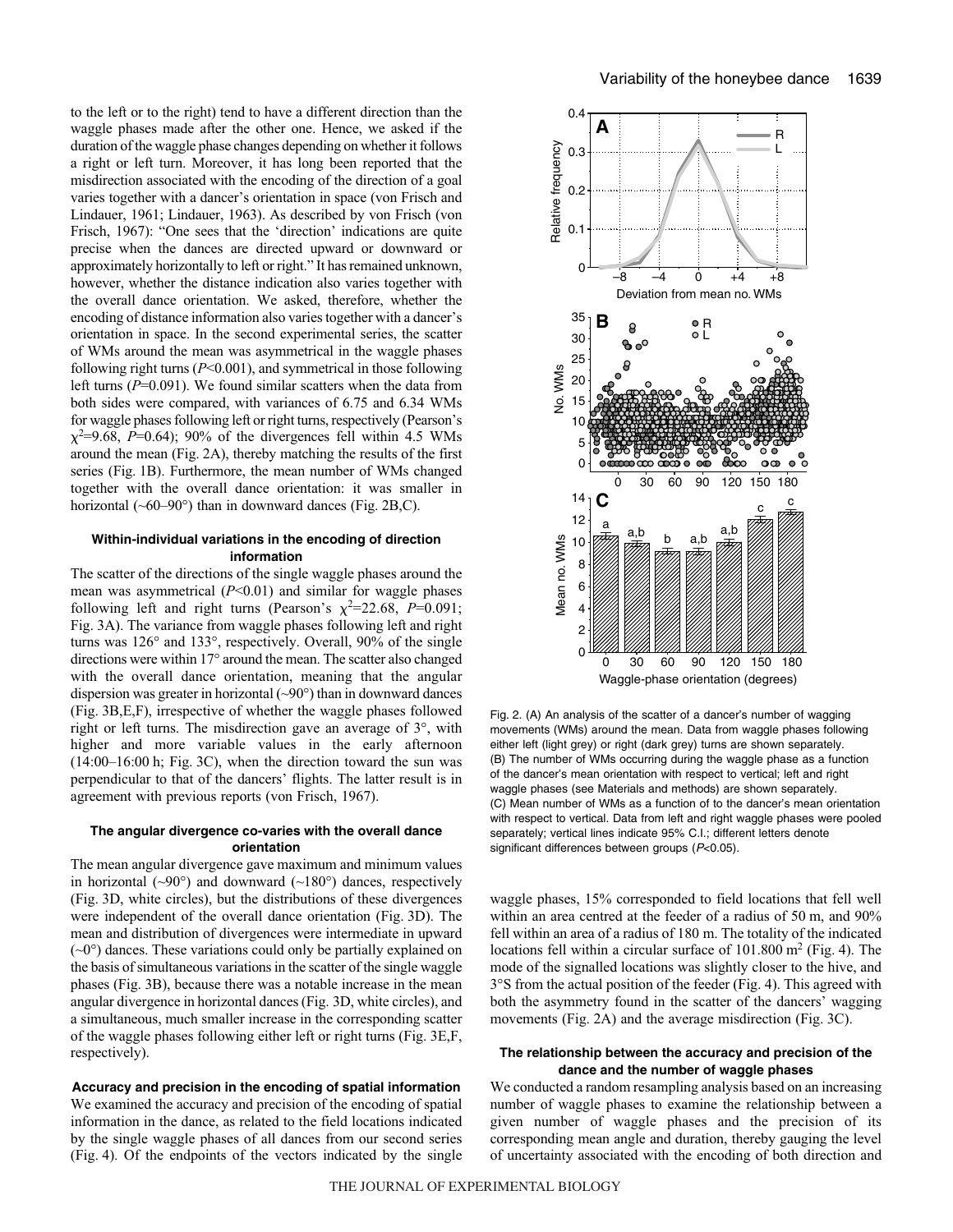distance information (Fig. 5). We used data from dances with at least four waggle phases per side (i.e. following either left or right turns), and calculated the precision of the mean from each resample as the average of the modules of the differences between either the angle or duration (i.e. number of WMs) of the single waggle phases and the mean angle or duration from all resamples with the same number of waggle phases. For each given number of waggle phases, we used 50 000 random resamples and computed the proportion of those resamples yielding a certain level of precision. This gave us an estimate of the level of uncertainty arising from a variable collection of waggle phases.

Fig. 5 shows the results of this analysis. Depicted is the level of uncertainty, as related to both direction (A,C) and distance (B,D), derived from dances for a goal placed 215 m from the hive, as a function of the number of observed waggle phases. One sees the proportions of resamples with mean values falling within each of the several categories, in turn defined on the basis of their respective deviation from the mean direction and distance. Thus, the cumulative frequencies denote the probability of achieving a certain level of precision based on an increasing number of waggle phases. For the sake of comparison, the results shown in Fig. 5A and B are also depicted in C and D, where the precision in the encoding of distance is shown in meters. For example, a deviation of 5° with respect to

the mean direction encoded in the dance is more likely to be achieved by extracting directional information from 40 waggle phases, a sample size yielding a cumulative frequency of 1, than from only two waggle phases, a sample size that yields a cumulative frequency of 0.6 (Fig. 5A,C). Similarly, an average deviation of  $\leq 20$  m with respect to the mean distance encoded in the dance can simply not be 'read' out of a dancer's wagging movements, irrespective of the number of observed dancing events (Fig. 5B,D).

#### **DISCUSSION**

There are several dance components ascribed to convey spatial information (e.g. von Frisch, 1967; Seeley et al., 2000; Michelsen, 2003). For a human observer, the spatial information is encoded in the direction relative to gravity and the number of wagging movements of the waggle phase (von Frisch, 1967). If these two measures correlate well with a follower's estimate of the direction of and distance towards the goal, our results then reflect the amount of variability that a follower must cope with while decoding information in the dance.

# **Is there a built-in 'noise' in the encoding of distance?**

We measured the overall duration and the number of wagging movements of waggle phases for different distances, thereby



Fig. 3. (A) An analysis of the scatter of directions of single waggle phases around the mean. Data from waggle phases following either left (light grey) or right (dark grey) turns are shown separately. (B) Average standard error (s.e.), in degrees, of the mean direction of a dancer's waggle phases as a function of the average dance orientation; for each orientation, we averaged standard errors from 10 different random resamplings in order to balance the sample size across categories. (C) The 'residual misdirection' of the dance as a function of the time of day. (D) The angular divergence of the dance as a function of the average dance orientation; white circles denote the mean angular divergence  $(± s.e.m.),$  whereas colours depict the frequency distribution of the divergences as a function of the average dance orientation. Different letters denote significant differences (P<0.05) across groups. (E,F) Frequency distribution of the scatter of directions of left (E) and right (F) waggle phases around the mean as a function of the average dance orientation.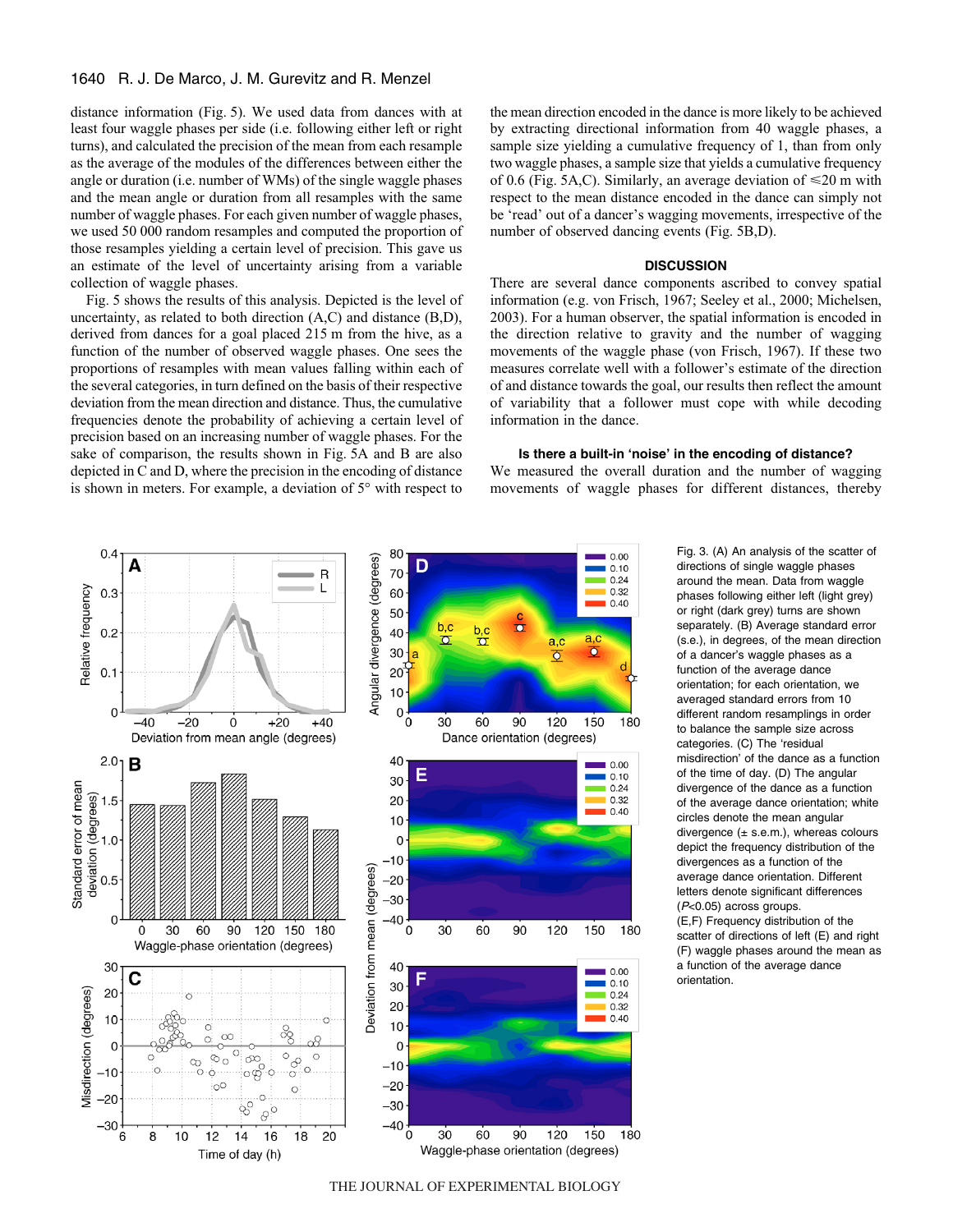

Fig. 4. The accuracy and precision of the encoding of spatial information in the dance, as related to the field locations indicated by the endpoints of the vectors encoded in 1414 waggle phases  $(N_3)$  from 145 dances  $(N_2)$  by 29 dancers  $(N_1)$ . Data are from to the second experimental series. The colour scale refers to the absolute number of observations within categories (bin size=10) in a two-dimension system of coordinates. The square denotes the position of the hive (H), and the circle that of the feeder (F).

quantifying within-individual variations in the encoding of distance information. We recorded dances from the early morning until the evening for all the three different distances, meaning that the different orientations of the dancers' bodies with respect to the direction of gravity were equally represented in the different groups. We also measured the duration of each of the pendulum-like wagging movements of the waggle phases, and found that this measure did not change either across distances (see Results) or throughout each of the single waggle phases (data not shown). We show that the precision of the distance indication increases with the flown distance (Fig.  $1A-F$ ), a result that is in close agreement with published data (Esch, 1978; Beekman et al., 2005). This happens because the scatter of a dancer's wagging movements around the mean from its various waggle phases remains constant across distances (Fig.  $1G,H$ ), which means, in turn, that the number of wagging movements above and below the mean can be relatively large in dances for close  $(\leq 300 \text{ m})$  goals. Such variations account for more than 25% of the mean number of wagging movements in waggle phases for goals located well within the foraging range of a colony. The former result indicates that within-individual variations in the encoding of distance information are scale-invariant, and do not depend upon a stored estimate used by a dancer as a reference to set an average waggle phase duration. We also found a regular dispersion of wagging movements around the mean (Fig. 2A). This finding is in agreement with previous reports (Beekman et al., 2005), and fits predictions from the tuned-error hypothesis (Haldane and Spurway, 1954; Towne and Gould, 1988). According to that hypothesis, the scatter of signalled locations roughly corresponds to a circular distribution. We found such a distribution, although twice the magnitude of that reported by Towne and Gould (Towne and Gould, 1988) for a similar distance. Comparisons are not straightforward, however, because we measured the scatter of the signalled locations, instead of that of the followers' searches.

### **The duration and direction of a waggle phase co-vary with the overall dance orientation**

The number of wagging movements (Fig.  $2B$ ,C), the directional scatter of the single waggle phases (Fig. 3B,E,F) and the angular divergence between successive waggle phases (Fig. 3D) co-vary with the overall dance orientation. In contrast to horizontal  $(\sim 90^{\circ})$ dances, downward (~180°) dances had more wagging movements (Fig. 2C) and showed smaller directional scatter (Fig. 3B) and angular divergence (Fig. 3D), whereas upward  $({\sim}0^{\circ})$  dances gave intermediate values for these measures. The distribution of the angular divergences between successive waggle phases was independent of the overall dance orientation (Fig. 3D, colours), and the greater mean divergence found in horizontal dances (Fig. 3D, white circles) was accompanied by a simultaneous, much smaller increase in the scatter of the single waggle phases (Fig. 3B,E,F).



Fig. 5. An analysis of the level of uncertainty associated with the encoding of both direction (A,C) and distance (B,D) information as a function of the number of observed waggle phases. For each given number of waggle phases, we used 50·000 random resamples and computed the proportion of those resamples yielding a certain level of precision, defined on the basis of their respective deviations from the mean. Cumulative frequencies thus denote the probability of achieving a certain level of precision based on an increasing number of waggle phases. In A and B, each line corresponds to a different number (sample size) of observed waggle phases. For the sake of comparison, the same results are shown in C and D, where the precision in the encoding of distance is shown in meters; 'W-Phs' is the number of waggle phases; the average precision for direction and distance information is shown in degrees (C) and meters (D), respectively.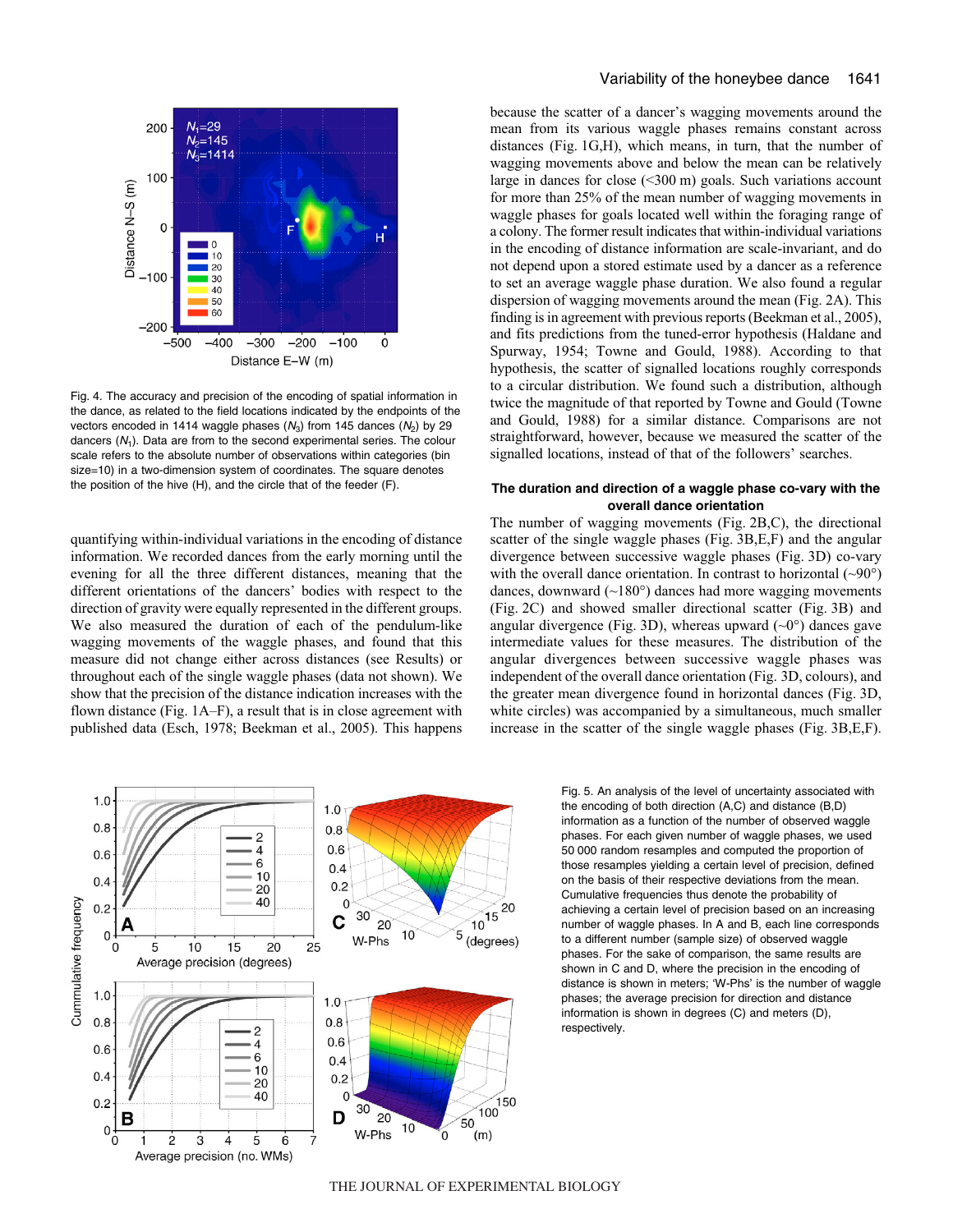This means that variations in the directional scatter of the single waggle phases (Fig. 3B) can account only partially for the divergences found in horizontal and downward dances (Fig. 3D, white circles). The 'residual misdirection' of the dance also covaries with a dancer's orientation relative to gravity, as well as with its previous flight direction relative to the azimuth of the sun (von Frisch and Lindauer, 1961; von Frisch, 1967). Since *Apis mellifera* dancers transfer visual information gathered during their foraging flights to a reference system defined by propioceptory input, a process called 'transposition' (von Frisch, 1967), their residual misdirection was initially thought of as being reliant on a 'built-in error' in the transposition system (von Frisch, 1967). Evidence indicates, however, that its magnitude can systematically be changed by manipulating the strength and direction of the earth's magnetic field (Lindauer and Martin, 1968), suggesting that it also depends upon the bees' magnetoreception system (Kirschvink et al., 2001).

As the distance to a goal increases, the average angular divergence decreases and the duration of the waggle-phase increases (von Frisch, 1967). We found that horizontal dances have greater divergences and signal closer locations than downward dances. This suggests that a common pathway underlies the circuitry controlling these two tightly connected features of the dance. Little is known of the mechanisms controlling the direction and duration of the waggle phase, and our results help in describing features to be modelled while addressing the regulation of a dancer's manoeuvres. However, the source of the dance variations described above still remains unknown. They may arise from (1) 'built-in' variations in the processing of propioceptory input that depend upon a dancer's orientation in space (von Frisch, 1967), (2) self-promoted variations in the strength and direction of the earth's magnetic field, derived from a dancer's own motion (Lindauer and Martin, 1968), and (3) variations in the processing of navigation information prior to the dance, depending on a dancer's recent flight direction relative to the azimuth of the sun and the pattern of polarized skylight (Rossel and Wehner, 1982). Further experiments based upon manipulation of the orientation of the comb surface, the position of the goal, and the navigation information available to dancers are necessary to distinguish between these alternatives.

# **Gathering information from variable dances**

The transfer of spatial information from dancers to followers seemingly depends upon input derived from the dancers' wagging movements and wing vibrations. A dancer's vibrating wings produce near field air flows (Michelsen et al., 1987; Michelsen, 1999) and narrow jet air flows (Michelsen, 2003) oscillating with the frequency of its wagging body. Moreover, a wagging dancer repeatedly deflects the followers' antennae, either directly, by contact between its body and the follower's antennae (Rohrseitz and Tautz, 1999), or indirectly, *via* the air flows produced by its vibrating wings. It has recently been shown that air-born antennal deflections, as those caused by the 250–300 Hz dance sounds, can elicit signals conveyed by the Johnston's organ (Tsujiuchi et al., 2007). In addition, the number of a dancer's wagging movements is mapped to the number of a follower's antennal deflections (R.J.DeM., unpublished observations). These observations suggest that followers rely on mechanosensory input to compute estimates of the direction and duration of the waggle phase, and it would be interesting to examine how the variability described above is actually mapped to that of a follower's mechanosensory input during the waggle phase, especially when dancers and followers have different orientations relative to gravity.

It is not yet clear whether and how followers average stimulation from multiple waggle phases. Several studies reported that bees tend to follow just a few dancing events before resuming their flights to a goal (von Frisch and Jander, 1957; Esch and Bastian, 1970; Mautz, 1971; Bozic and Valentincic, 1991; Judd, 1995; Biesmeijer and Seeley, 2005), although bees can also follow tens of waggle phases during dances for artificial sources of sugar solution (R.J.DeM., unpublished observations). Gathering information from only a few dancing events can lead a human observer to experience a relatively large discrepancy between the virtual and the actual position of a goal (Fig.  $5$ ), and it seems reasonable to ask whether followers may also experience such a discrepancy. Moreover, if followers average information from several waggle phases, including left and right waggle phases, variations in the average angular divergence of the dance might have minor effects on the scatter of recruits. However, it remains to be determined whether followers tend to follow mainly right or left waggle phases during dances with considerable angular divergences; if this were the case, the angular divergence might have a significant, measurable effect on the scatter of recruits. It also remains unknown whether and to what degree the number of waggle phases followed by potential recruits depends upon their foraging experience within the area of the goal.

# **Encoding and decoding spatial information in the dance**

Our findings raise the question of how a dancer's behaviour is ultimately mapped to that of its followers. By using harmonic radar techniques, Riley et al. (Riley et al., 2005) traced the flight paths of displaced bees seemingly recruited through dances for a feeder placed 200 m from the hive. Based on the direction of and distance to a virtual goal, the displaced bees exhibited well-directed flights of an average – and not so variable – distance of 188 m, only 12 m less than the initial hive-to-feeder distance (Riley et al., 2005). Their post-displacement flights in the absence of additional guiding cues were thus remarkably accurate and precise. Yet, our resampling analysis shows that such levels of accuracy and precision can simply not be 'read' out of the number of a dancer's wagging movements (Fig. 5B,D). Two different views might help to explain these contradictory results. On the one hand, the accuracy of the followers' traced flights (Riley et al., 2005) could be accounted for by two separate, but still complementary concepts. The first one is based upon the idea that the dance conveys highly accurate, still unknown signals allowing followers to gather accurate and precise distance information, whereas the second relies on multiple 'built-in' compensatory mechanisms embedded in a follower's response to the dance. That is, prior to its flight, a follower may correct deviations arising from waggle phases with systematically variable angles and durations. Thus, a follower may be able to counterbalance (1) the residual misdirection of the dance (Fig.  $3C$ ), as long as it is the subject of the same source of variation that influences a dancer's performance; (2) the differences across the angles of left and right waggle phases, if it can reliably distinguish between both types of waggle phases, and then compensate for their variable (Fig. 3B) deviations from the mean direction of the dance; (3) variations in the angular divergence of the dance (Fig. 3D), if it is able to average the angles of left and right waggle phases, and resolve the angular divergence that correlates well with the overall dance orientation; and (4) variations in the number of wagging movements that depend upon a dancer's orientation relative to gravity (Fig.  $2B,C$ ), if a form of template allows it to correct its estimate of the duration of a waggle phase based on propioceptory input. These concepts are plausible, and constitute a reasonable basis for future research,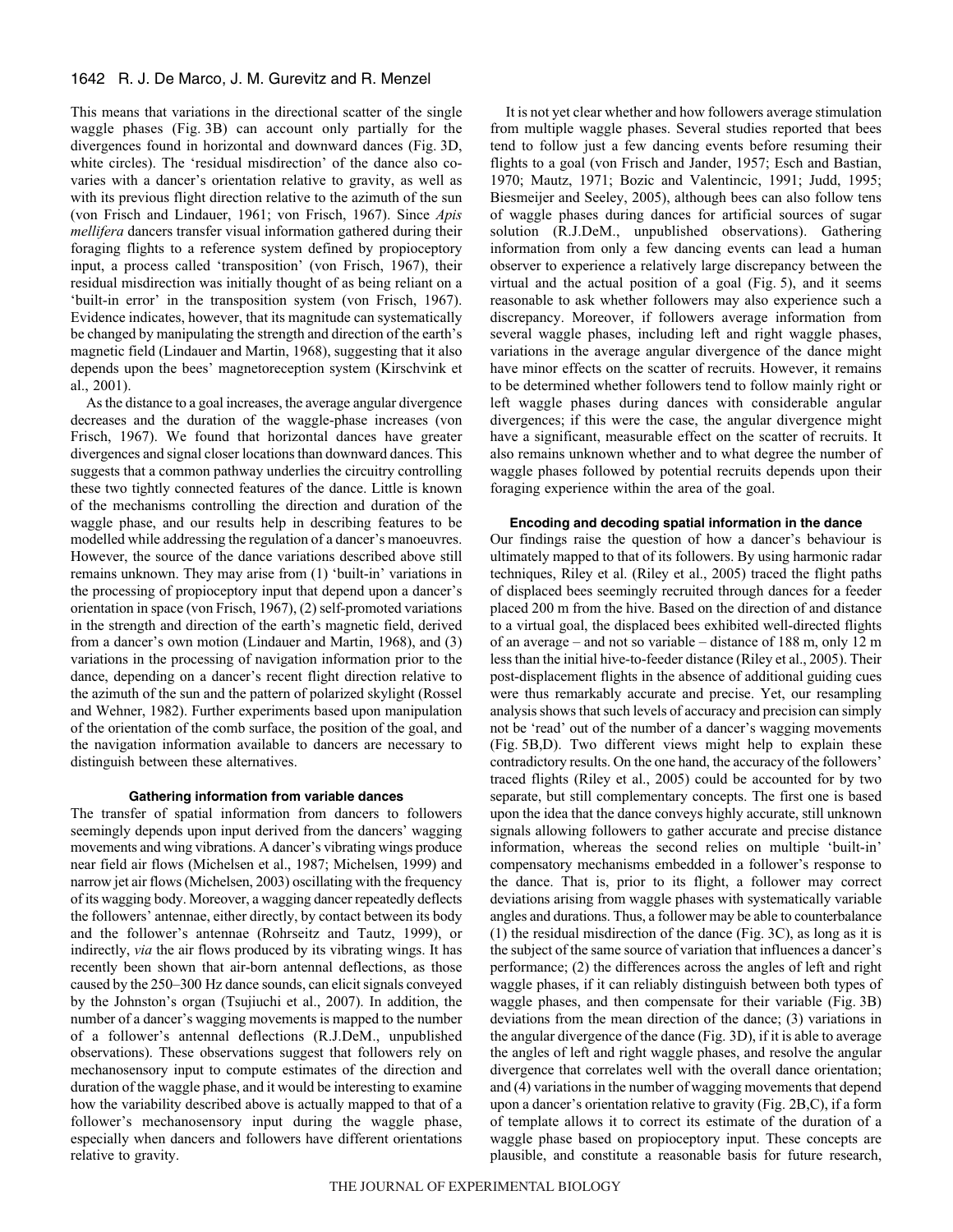especially if one were to study the neural basis of dance communication.

On the other hand, an interaction may exist between two sources of spatial information that a follower might access simultaneously, namely, the dance signals and its own navigational memories (Menzel et al., 2005; Menzel et al., 2006; De Marco and Menzel, 2008). Such an interaction is a fundamental feature of any communication process. Communication depends upon reproducing a symbolic entity selected and transmitted by a sender, but the entity that a receiver finally reproduces depends upon stored variants of it, which the receiver computes together with the transmitted signals. One needs to ask whether a follower also recollects stored information while decoding information in the dance. Biesmeijer and Seeley (Biesmeijer and Seeley, 2005) reported that no more than a quarter of the lifetime field excursions of a bee are preceded by dance following, and that bees tend to follow dances seemingly indicating familiar goals. These findings match previous results by von Frisch (von Frisch, 1968), who reported that dances for familiar goals lead to more effective recruitment. Biesmeijer and Seeley (Biesmeijer and Seeley, 2005) also found that experienced bees follow only a few waggle phases before resuming their foraging flights, a 'sample' that provides spatial information only roughly to a human observer (Fig. 5).

A possible interaction between dance information and a follower's spatial memory may seem inappropriate at first glance to account for the discrepancy between the accuracy and precision of the followers' post-displacement flights described above (Riley et al., 2005) and that of a dancer's performance, as revealed by our data, simply because the bees whose flights were traced by harmonic radar had never foraged on the advertised goal. Flying honeybees, however, mark and pinpoint the position of desirable sources of food and water by releasing volatiles produced by their Nasonov glands (e.g. von Frisch, 1967; Pflumm, 1969; Núñez, 1971; Free and Williams, 1972; Free, 1987). They also use the flights of conspecifics as a source of visual cues to pinpoint their targets (Tautz and Sandeman, 2002), a phenomenon also found in stingless bees (Nieh, 2004). Moreover, stingless bees visually track the piloting flights of experienced conspecifics, and these movements can guide them for at least part of the distance to a food source (Esch et al., 1965; Esch, 1967; Kerr, 1969). Stingless bees do not exhibit waggle dances, however, meaning that recruits would more strongly rely on signals and cues that are different from those used by honeybees. Nevertheless, several species of highly social insects exhibit local enhancement and orient toward the visual presence of foraging conspecifics (Slaa et al., 2003), which suggests, in turn, that outdoor interactions with conspecifics may constitute a robust strategy in the context of collective foraging. Furthermore, dance followers fly out and return to the dance floor several times before reaching their goals, and the duration of these interruptions increases together with the number of followed waggle phases (R.J.DeM., unpublished observations). Consequently, it is reasonable to ask to what degree a follower experiences a given hive-to-goal trajectory before finding its foraging target. It might do this in between its dance following performance, by using semiochemicals and visual cues derived from the flights of conspecifics, and then use the spatial information gathered through dances as well as that derived from its recent, 'truncated' flight excursions in order to pinpoint the goal. The wonder might arise on the number and frequency of the predisplacement excursions of the bees whose post-displacements flights were later traced by radar techniques (Riley et al., 2005). Unfortunately, neither their dance-following behaviour nor their predisplacement excursions have been reported. Clearly, if one ignores the possibility that bees are able to use this form of 'outdoor' information from conspecifics in conjunction with information gathered through dances, then the hypothesis described above does not apply to the experiments reported by Riley (Riley et al., 2005) and colleagues. However, direct evidence stresses the synchronicity of the flights of bees foraging on the same goal, as well as the role of semiochemicals and visual cues in the context of recruitment (Tautz and Sandeman, 2002).

#### **Open questions**

Studying the variability of the waggle dance may prove fruitful for improving our understanding of the honeybee dance communication system. We suggest that such a system has at least two functional levels that are hierarchically organized. Thus, an active follower may first fly towards a recently experienced goal, especially if goalrelated cues are coupled to current dances for the same or a different goal. This primary level would thus rely on the interplay between a follower's past experience and the presence of 'arousing' cues associated with such dances, which eventually trigger the recollection of specific route memories allowing the follower to resume its flights to previously visited locations. Semiochemicals emitted by dancing bees (Thom et al., 2007) and olfactory cues associated with the nectar brought into the colony (von Frisch, 1967; Ribbands, 1954) are examples of such arousing cues; the role of 'taste' still remains elusive in this context. Next, depending on both the availability of resources at these past locations and the strength and duration of the current dances for a different goal, a follower might also gather further stimulation from these dances, and focus its subsequent searches within the area of a currently advertised goal. This second level would involve gathering repetitive stimulation from waggle phases, as well as several flight excursions and returns to the dance floor before reaching the goal. On the basis of these two levels, the efficiency of the honeybee dance communication system would largely depend upon the spatial knowledge shared by dancers and followers. Future work should examine to what extend the dance system depends upon a follower's ability to acquire, store and recall navigational memories; it would be interesting, for example, to manipulate a follower's experience with single or multiple goals, and to evaluate its subsequent responses to dances for a different one. Combining high-speed video recordings and harmonic radar techniques in such a context would prove useful not only to distinguish dance variability from actual noise, but also to reveal the functional structure of the honeybee dance communication system.

This study was supported by funds from the Deutscher Akademischer Austauschdienst and the Deutsche Forschungsgemeinschaft. We are indebted to M. Gil, who helped with the data analysis, and T. Landgraf, who developed the software used to measure the various dance features included in this study. We also thank three anonymous referees for valuable comments and suggestions. The present experiment complies with the Principles of Animal Care (publication No. 86-23, revised 1985) of the National Institutes of Health and the corresponding current national laws.

#### **REFERENCES**

**Batschelet, E.** (1981). Circular Statistics in Biology. New York: Academic Press. **Beekman, M., Doyen, L. and Oldroyd, B. P.** (2005). Increase in dance precision with

- decreasing foraging distance in the honeybee Apis mellifera L. is partly explained by physical constraints. J. Comp. Physiol. A **191**, 1107-1113.
- **Biesmeijer, J. C. and Seeley, T. D.** (2005). The use of waggle dance information by honey bees throughout their foraging careers. Behav. Ecol. Sociobiol. **59**, 133-142. **Bozic, J. and Valentincic, T.** (1991). Attendants and followers of honeybee waggle
- dances. J. Apic. Res. **30**, 125-131. **De Marco, R. J. and Menzel, R.** (2005). Encoding spatial information in the waggle
- dance. J. Exp. Biol. **208**, 3885-3894.
- **De Marco, R. J. and Menzel, R.** (2008). Learning and memory in communication and navigation in insects. In Learning and Memory: A Comprehensive Reference (ed. R. Menzel and J. Byrne), pp. 477-498. New York: Elsevier.